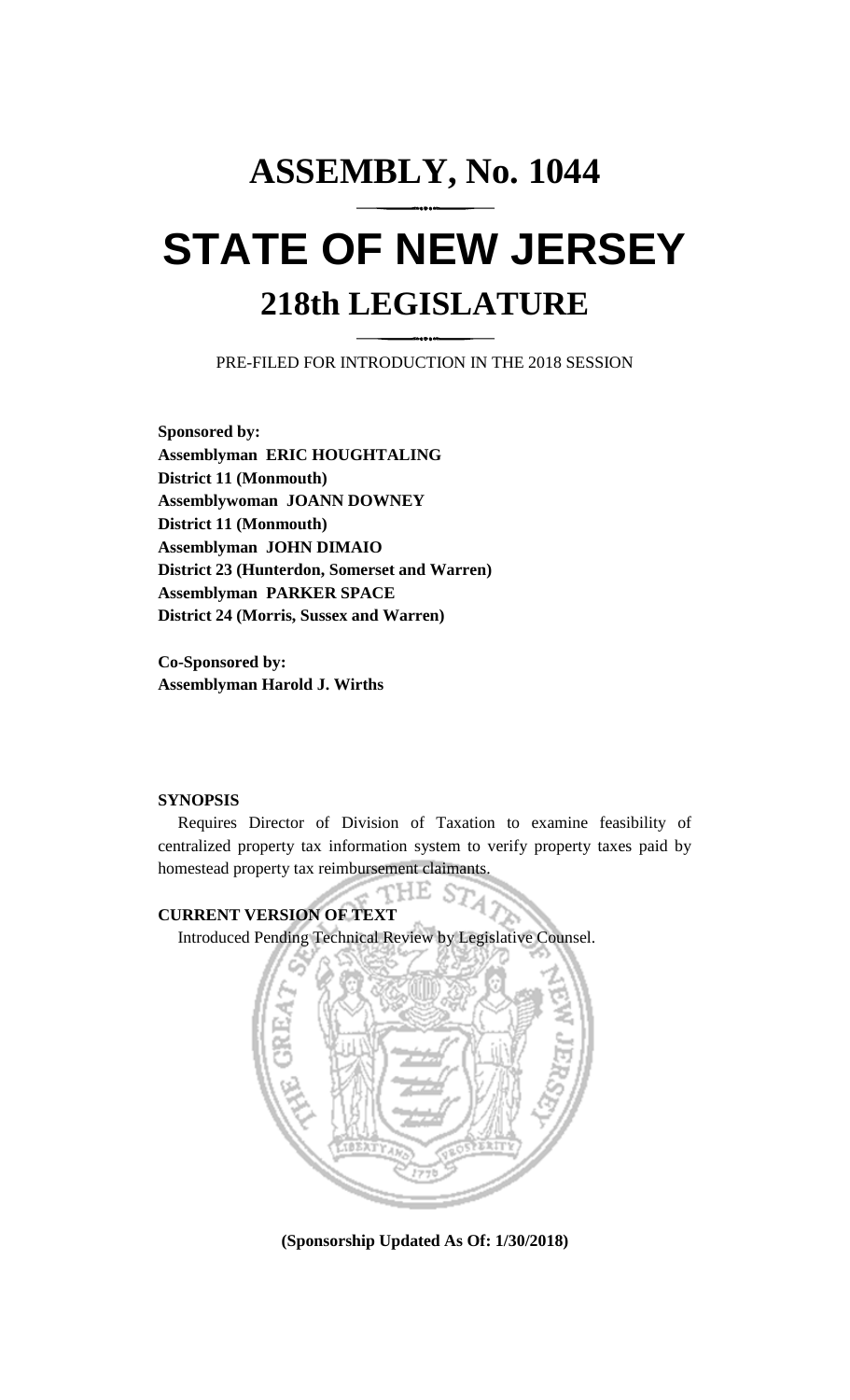#### **A1044** HOUGHTALING, DOWNEY

 $\mathcal{D}_{\mathcal{L}}$ 

 **AN ACT** concerning the homestead property tax reimbursement program.

 **BE IT ENACTED** *by the Senate and General Assembly of the State of New Jersey:*

 1. a. The Director of the Division of Taxation in the Department of Treasury shall examine the feasibility of establishing, for the administration of the homestead property tax reimbursement program, P.L.1997, c.348 (C.54:4-8.67 et al.), a centralized property tax data system that would assist the division in verifying the amount of property tax paid on any homestead in any base year, and in any year for which an eligible claimant seeks a reimbursement. Upon the completion of the director's examination, the director shall prepare a written report containing the director's findings. The report shall be transmitted to the Governor and to the Legislature, pursuant to section 2 of P.L.1991, c.164 (C.52:14- 19.1), no later than six months following the effective date of this section.

 b. If the director concludes, pursuant to subsection a of this section, that a centralized property tax data system is feasible, the report shall enumerate the director's recommendations for changes to statutory law or regulations necessary to implement the system. If the director determines that no changes to statutory law or regulations are necessary to implement a centralized property tax data system, the director shall implement such a system no later than the first day of the fourth month next following the date of the director's transmission of the report to the Governor and the Legislature.

- 
- 2. This act shall take effect immediately.
- 
- 

## STATEMENT

 This bill would require the Director of the Division of Taxation in the Department of Treasury to examine the feasibility of establishing, for the administration of the homestead property tax reimbursement program, N.J.S.A.54:4-8.67 et al., a centralized property tax data system that would assist the division in verifying the amount of property tax paid on any homestead in any base year, and in any year for which an eligible claimant seeks a reimbursement. Upon the completion of the director's examination, the director must prepare a written report explaining his findings and must transmit that report to the Governor and the Legislature, no later than six months following the effective date of the bill.

 If the director concludes that a centralized property tax data system is feasible, the report must enumerate the director's